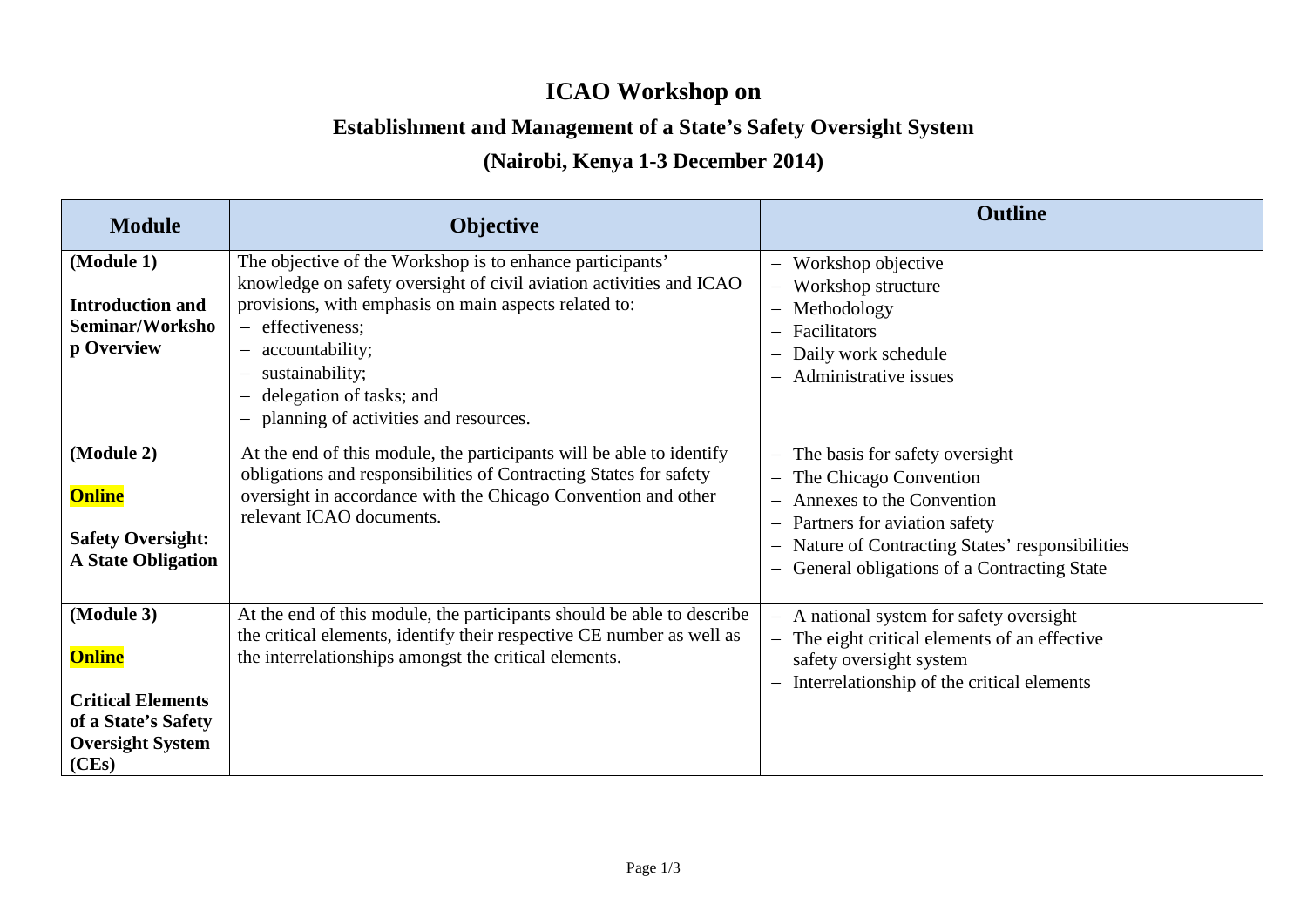| <b>Module</b>                                                                                                                                      | <b>Objective</b>                                                                                                                                                                                                                                                                                                                                                                        | <b>Outline</b>                                                                                                                                                                                                                                                                                                                                                                                          |
|----------------------------------------------------------------------------------------------------------------------------------------------------|-----------------------------------------------------------------------------------------------------------------------------------------------------------------------------------------------------------------------------------------------------------------------------------------------------------------------------------------------------------------------------------------|---------------------------------------------------------------------------------------------------------------------------------------------------------------------------------------------------------------------------------------------------------------------------------------------------------------------------------------------------------------------------------------------------------|
| (Module 4)<br><b>Presentation of the</b><br>workshop                                                                                               | At the end of this module, the participants will identify the content<br>of the individual and group exercise activities and have a general<br>overview of the State Civil Aviation System to be used to that effect.                                                                                                                                                                   | Presentation of the State Civil Aviation System used for the<br>$\overline{\phantom{0}}$<br>workshop                                                                                                                                                                                                                                                                                                    |
| (Module 5)<br><b>Establishment of a</b><br><b>Civil Aviation</b><br><b>System: The</b><br><b>Institution</b><br>(LEG and ORG,<br>$CE 1$ and $CE 3$ | At the end of this module, the participants will identify the need for<br>the establishment of a legal framework supporting safety oversight<br>activities, as well as an effective organization capable of achieving<br>safety oversight objectives, and will be able to determine the basic<br>legal and organizational elements for the establishment of a civil<br>aviation system. | General considerations<br>- Why a primary legislation?<br>Essential contents of a primary aviation legislation<br>- A performance oriented institution<br>Staffing requirements<br>Staffing requirements: Filling the gap<br>Individual exercises<br>Group exercises                                                                                                                                    |
| (Module 6)<br><b>Establishment of</b><br><b>References and</b><br><b>Guidance Material</b><br>(CE 2 and CE 5)                                      | At the end of this module, participants will identify requirements for<br>operating regulations to ensure compliance with ICAO SARPs and<br>guidance material in order to achieve consistency while performing<br>CAA functions including applicability of States' civil aviation<br>operating regulations and supporting procedures.                                                   | General requirements<br>$\overline{\phantom{0}}$<br>Establishment of specific operating regulations<br>Differences between national regulations and SARPs<br>$\overline{\phantom{0}}$<br>Exemptions<br>Supporting procedures and guidelines<br>Provision of critical information to the industry<br>Office equipment and working facilities<br><b>Tools</b><br>Individual exercises.<br>Group exercises |